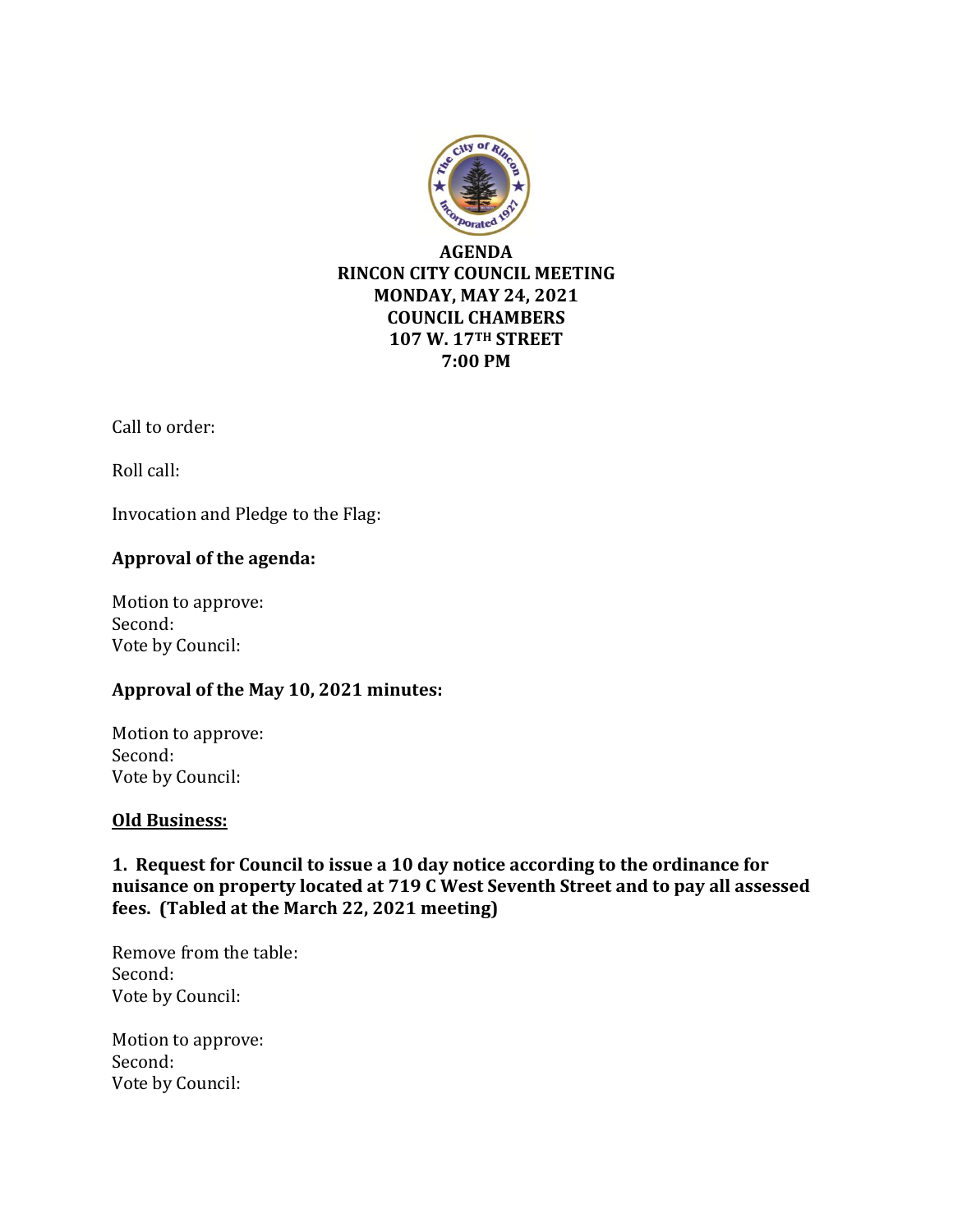#### **New Business:**

**1. Vote on second reading for a proposed amendment to the City of Rincon Ordinances to add a new zoning district designation, Corridor Overlay (C.O.) District, to Section 90-182 of the Rincon City Code for the purpose of applying additional buffer standards to key corridors within the City limits. Specifically, this proposed corridor overlay district would apply to the Fort Howard Corridor from Route 21 along Fort Howard Road to the City limits with an area designated to be 500 feet from each side of Fort Howard Road.** 

Motion to approve: Second: Vote by Council:

## **2. Southern Civil, LLC request approval of Pay Request #2 in the amount of \$62,141.25 for the Omnitrax Utility Extension – Pump Station Rehab. Line Item #510.9501.541490**

Motion to approve: Second: Vote by Council:

### **3. Request approval to purchase chemicals for the WWTP from CedarChem, LLC in the amount of \$16,425.00. LI #506.4335.531123**

Motion to approve: Second: Vote by Council:

#### **4. Request approval of a second reading of an Ordinance to amend the City of Rincon Retirement Plan.**

Motion to approve: Second: Vote by Council:

#### **5. Administrative Reports:**

(b) City Engineer (h) Wastewater (c) Chief of Police (i) Finance (d) Fire Department (i) Lost Plantation (e) Building/Zoning Dept. (k) Mayor and Council (f) Recreation Dept.

(a) City Manager (g) Water/Sewer/Public Works

- 
- 
- 
-